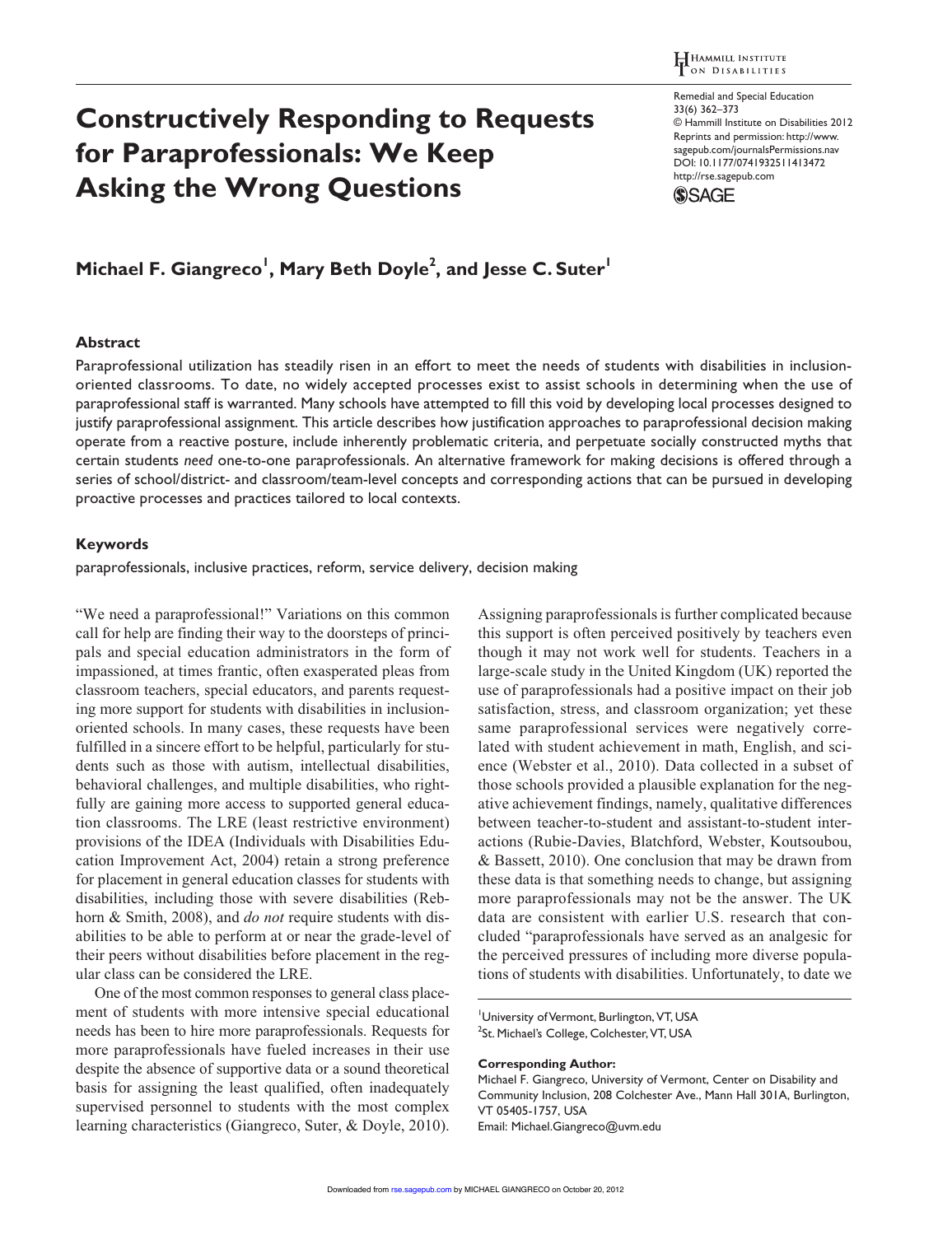have no compelling evidence that this model is an effective educational support for students with disabilities" (Giangreco & Broer, 2005, p. 24).

Although a small number of published guidelines and decision-making tools exist (Giangreco, Broer, & Edelman, 1999; Mueller & Murphy, 2001), in the absence of any widely accepted or research-based tools for making decisions about when paraprofessional support is needed, some schools have developed their own processes and practices. Their efforts attempt to (a) meet students' educational support needs, (b) be responsive to school personnel and families, and (c) stem the tide of increasing paraprofessional use. This third purpose is especially notable given what is known about the inadvertent detrimental effects associated with overreliance on paraprofessionals (e.g., unnecessary dependence, interference with teacher engagement, limited access to competent instruction, interference with peer interactions, stigmatization; Giangreco, 2010; Malmgren & Causton-Theoharis, 2006) and persistent related concerns such as inadequate supervision, insufficient training, and turnover (French, 2001; Ghere & York-Barr, 2007; Giangreco & Broer, 2005; Wallace, Shin, Bartholomay, & Stahl, 2001).

By questioning whether assigning a paraprofessional is an appropriate support, we are not questioning whether calls for help from school personnel and families are real. People who work in schools are committed to helping students grow and learn. Similarly, parents raising a child with a disability devote a lifetime to ensuring their development and well-being. In most cases school personnel and parents do not ask for more help when school is going well. So when resourceful and dedicated people ask for help, the likelihood is that something is amiss.

It can be useful to think of requests for more paraprofessional support in terms of communicative intent. People are calling out for help in a way that they know how, by asking for a paraprofessional, even though this request may not address their root concerns; the task is to identify the underlying issues so they can be addressed. If schools respond exclusively to the request for a paraprofessional, without fully understanding the meaning behind the request, it increases the likelihood of masking the underlying issues and delaying attention to them.

Challenging the use of paraprofessionals should not be misconstrued as blaming paraprofessionals or infer that they do not have a valued place in schools. Used wisely, paraprofessionals can assist teachers and special educators by engaging in supplemental, teacher-planned instruction and by undertaking roles allowing teachers and special educators more time to work directly with students and collaborate with each other (Causton-Theoharis, Giangreco, Doyle, & Vadasy, 2007). The overuse and misuse of paraprofessionals is not caused by paraprofessionals and therefore will not be solved by simply reducing their numbers or providing them with more training and supervision. The complex set of intertwined issues that have led to our current circumstance might be more accurately considered as symptomatic of unaddressed root needs in both the general and special education systems and therefore alleviated by pursuing alternatives (e.g., resource reallocation, coteaching, peer supports, capacity-building to support all students) (Giangreco, Broer, & Suter, 2011; Giangreco, Halvorsen, Doyle, & Broer, 2004).

Ironically, by creating school-based processes to help justify whether a paraprofessional is needed or the extent to which one is needed, schools actually may be contributing to and perpetuating the overuse and misuse of paraprofessionals. Quite simply, we keep asking the wrong questions. In an effort to address these issues, the purposes of this paper are to (a) describe key contextual issues associated with school-based paraprofessional decision making and (b) offer an alternative framework for making decisions to support students' educational needs that schools may consider in developing processes and practices to fit their local context.

# **Contextual Issues Associated With School-Based Paraprofessional Decision Making**

### *Operating From a Reactive Posture*

Schools typically have clear models of general education service delivery (e.g., same-age students in single-grade classrooms, multi-age models, house systems, high school content area departments) and substructures (e.g., literacy block, unified language arts and social studies, embedded service learning, scheduled planning periods for gradelevel or departmental collaboration). In these and other models, schools have made purposeful decisions about how they organize students and allocate resources, especially teachers, to deliver instruction.

School service delivery models are predicated on being able to absorb a certain amount of expected fluctuation in enrollment numbers and diversity of student need. While local standards for class size vary, most schools have a range within which teachers are expected to function with existing resources. At the point class size gets beyond those ranges, on the high or low side, it typically triggers discussions about adding or consolidating classes to preserve the model of service delivery that has been proactively determined.

Despite decades of calls for merging general and special education systems (Stainback & Stainback, 1984), most schools that have included more students with a wider range of disabilities have substantively preserved their existing general education service delivery models in ways that have not sufficiently accounted for increasing student diversity. Attempts to meet the needs of students with disabilities in general education often have been addressed from a reactive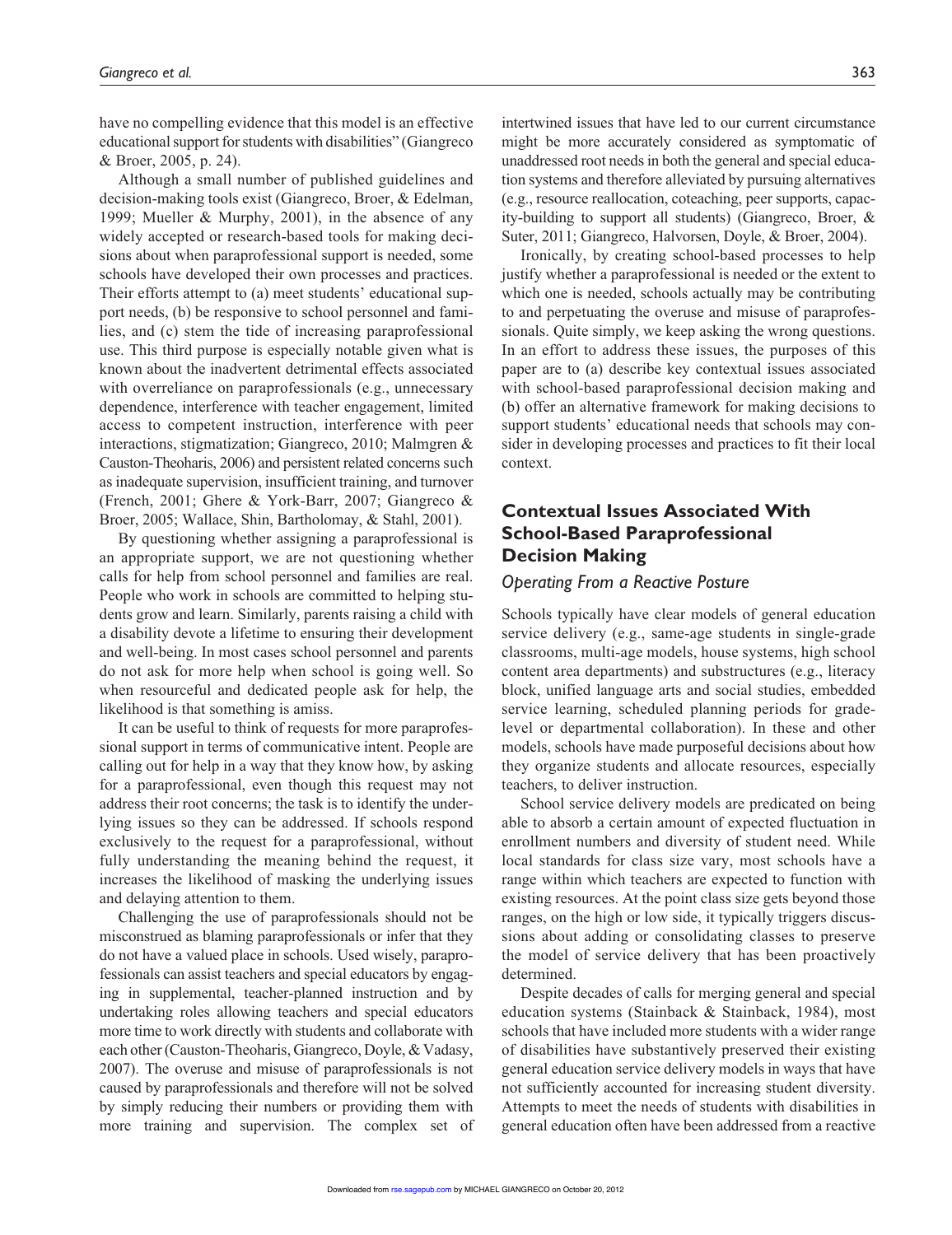stance, by adding on services without substantively reconceptualizing service delivery in ways that integrate general and special education and align with schools' stated missions.

School personnel in reactive mode may perceive themselves as being at the brink of capacity and ill equipped when faced with a perceived stress (e.g., a new student with a disability who has significant support needs). It is this reactive posture and inattention to developing proactive models to account for the full range of student diversity that often leads schools to add more paraprofessional staff. Not surprisingly, what constitutes perceived capacity is relative. A recent study documented regardless of whether a school had 1 special education paraprofessional for every 3 students receiving special education or 1 for every 10, they reported perceiving themselves as being underresourced or at the brink of their capacity (Giangreco et al., 2011). So when perceived stresses occur in a reactive school, calls emerge for the sort of help that has been requested and approved in the past—often this means more paraprofessionals. Extricating schools from this perpetual and unhelpful cycle of reactivity requires more than continuing an incremental add-on approach to supports, it necessitates rethinking how schools might proactively account for the full range of student diversity.

# *Justification Models Are Inherently Problematic*

School administrators and teams are being asked to provide documentation justifying their desire to hire more paraprofessionals. School-based processes to guide their decision making, with titles such as *Determination of Need for a Paraprofessional (1:1* > *60% the day)* are being designed to consider whether a particular student needs a one-to-one paraprofessional for substantial periods of the school day. Unfortunately, the very nature of how such tools are designed presupposes at worst a dichotomous question (e.g., Does the student get assigned a paraprofessional, yes or no?) and at best a graded question (e.g., During what circumstances during the day does a student get a paraprofessional?). In either case, posing justification questions is fundamentally problematic because it inhibits both logical and creative problem solving by restricting potential solutions to a narrow, predetermined set of possibilities that focus on paraprofessionals as *the answer* rather than among a broader array of possibilities.

Justification approaches may send unintended messages and set up unhealthy dynamics among administrators, school faculty, and families. When confronted with some manner of unmet educational support need, it is not surprising for teams engaged in a paraprofessional justification process to take away the unintended message that this is the only type of support available. If teams view their school's

paraprofessional justification process as simply a hurdle to be cleared or a necessary game to be played to get the only help available, most teachers find themselves quite capable of filling out forms and providing ample justification. Many of the criteria focus substantially and inappropriately on student characteristics and identified or potential concerns (e.g., self-care, mobility, communication, behavior, instruction, safety), rather than on exploration of team, school, and systems issues. It is not difficult to honestly complete such forms and justify a paraprofessional for almost any student with a significant disability.

When calls for more paraprofessional help occur, while acknowledging a real concern exists, we should not simply ask for a justification of the request in an effort to approve or disapprove it—that would be asking the wrong question. Rather, teams need to ensure there is a clear and accurate understanding of the issues and engage in processes designed to select solutions that match the need. For example, if a teacher needs assistance planning lessons to include students who have different learning outcomes, adding a paraprofessional does not match the need compared to alternatives such as (a) ensuring collaborative planning times for teachers and special educators, (b) ensuring the special educator's caseload allows sufficient time to provide instructional support, and (c) providing professional development to build capacity.

# *Myth of the Prototypical Student Who "Needs" a One-to-One Paraprofessional*

Often inherent in the development of school-based processes to determine the need for paraprofessional supports is the notion that there are some prototypical types of students with disabilities for whom the assignment of a one-toone paraprofessional is necessary and a foregone conclusion. We respectfully suggest that such prototypes are mythical and that seeking to identify them is illogical and problematic for the students who might be identified because they would be subjected to the litany of inadvertent detrimental effects mentioned earlier.

Variations from school to school suggest that these mythical prototypes are socially constructed. This is evidenced by the fact that students with a particular constellation of characteristics routinely receive one-to-one paraprofessional supports in one school but not in another. At times such differences can be found within the same school for students with similar characteristics, based on differential advocacy from parents and professionals or historical patterns of practice.

Certainly some students require different and more intensive supports than others, yet there is nothing inherent about a student's characteristics that necessitates a paraprofessional per se, as opposed to other combinations of supports that may represent less restrictive and more appropriate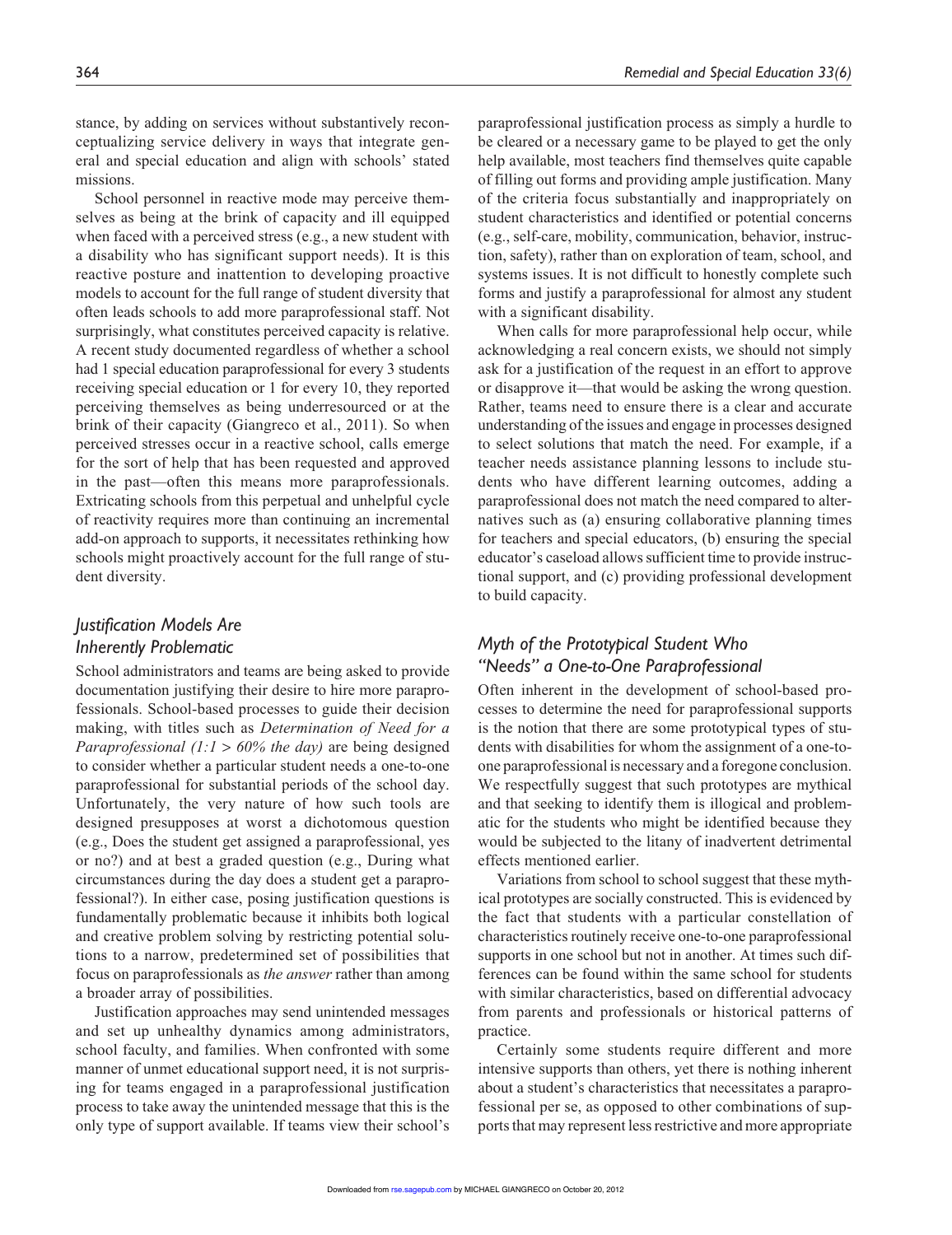options (e.g., increased teacher engagement, peer supports, coteaching, multilevel instruction, classroom paraprofessional, assistive technology). We are not suggesting that student characteristics be ignored but that an exclusive or primary focus on student characteristics is more appropriately replaced by exploring a person–environment fit that considers the interactions between individual student needs (e.g., curricular, instructional, social) and environmental considerations (e.g., personnel capacity and roles, classroom environment, teaching formats) that typically necessitates changes or alternate supports at the team, school, and systems levels.

# **Alternative Framework for Making Decisions and Providing Supports**

Given the complex nature of schools, it is common for multiple concerns to exist at both the classroom and school levels. It is unlikely that any single solution will adequately address all identified needs. Recent research on alternatives to overreliance on paraprofessionals documented that schools engaged in such change efforts pursued multiple interrelated actions to improve educational opportunities and outcomes Giangreco et al., 2011).

Understandably teachers want to address their immediate student and classroom concerns. However, only in some cases will classroom-level changes be sufficient to yield both appropriate and sustainable remedies. So when stopgap measures are instituted to address immediate needs, they need to be acknowledged as temporary so as to not delay attention to root issues at the school/district level. This requires mechanisms for concerns identified at either level to inform changes at the other. Individual teams and schools are encouraged to be proactive by initiating the types of actions described in the subsequent sections which describe a framework of supportive actions that can be taken at the (a) school/district level and (b) classroom/team level.

### *School/District Actions*

The value of pursuing changes at the school/district level include (a) helping more school personnel and students, (b) facilitating transitions between schools within a district, (c) providing a higher level of consistency and equity in service provision, (d) integrating concurrent school/district initiatives, (e) providing a framework within which to more effectively allocate resources, and (f) contributing to continuous school improvement.

*Shared understanding about inclusive education and LRE*. As students with an increasingly wide range of disabilities are placed in general education classrooms, an essential first step for school personnel and families is to develop a shared understanding about the inclusion of students with disabilities and ensure its consistency with the LRE provisions of the IDEA (2004). Unless this initial step is explicitly addressed, there is an increased likelihood that mismatched expectations will lead to potential, yet avoidable, inefficiencies and conflicts.

Reaching a shared understanding is complicated by the fact that there is no single, agreed on definition of *inclusive education*. Doyle (2008) suggests that inclusive education is more than mere physical presence in general education classes, but rather is an interrelated set of values from which we make decisions. Giangreco (2011) suggests that the following set of practices constitute inclusive education when each of the elements occurs on an ongoing daily basis:

- 1. *All* students are welcomed in general education. The first placement options considered are the general education classes in the school a student would attend if not disabled.
- 2. Disability is recognized as a form of human diversity. As such, students with disabilities are accepted as individuals and not denied access based on disability.
- 3. Appropriate supports are available, regardless of disability label or severity. Given their portability, supports are provided in typical environments, rather than sending students to specialized settings to receive needed supports.
- 4. Students are educated in classes reflecting the naturally occurring proportion of students with and without disabilities (e.g., substantially more students without than with disabilities).
- 5. Students, irrespective of their developmental or performance levels, are educated with peers in the same age groupings available to those without disability labels rather than with younger students. Students with disabilities need not function at or near the same academic level as their classmates (though some do) to benefit from an ageappropriate placement.
- 6. Students with and without disabilities participate in shared educational experiences while pursuing individually appropriate learning outcomes with necessary supports. Educational experiences are designed to enhance valued life outcomes that seek an individualized balance between both the academic–functional and the social–personal aspects of schooling. Too often, fragmented approaches or those inaccurately labeled as inclusive (e.g., reverse mainstream; placement only in art, music, and physical education; providing inadequate supports; sink-or-swim approaches with considering changes in how classrooms function) delay the advance of thoughtfully designed, appropriately supported, inclusive education (Davern et al., 1997).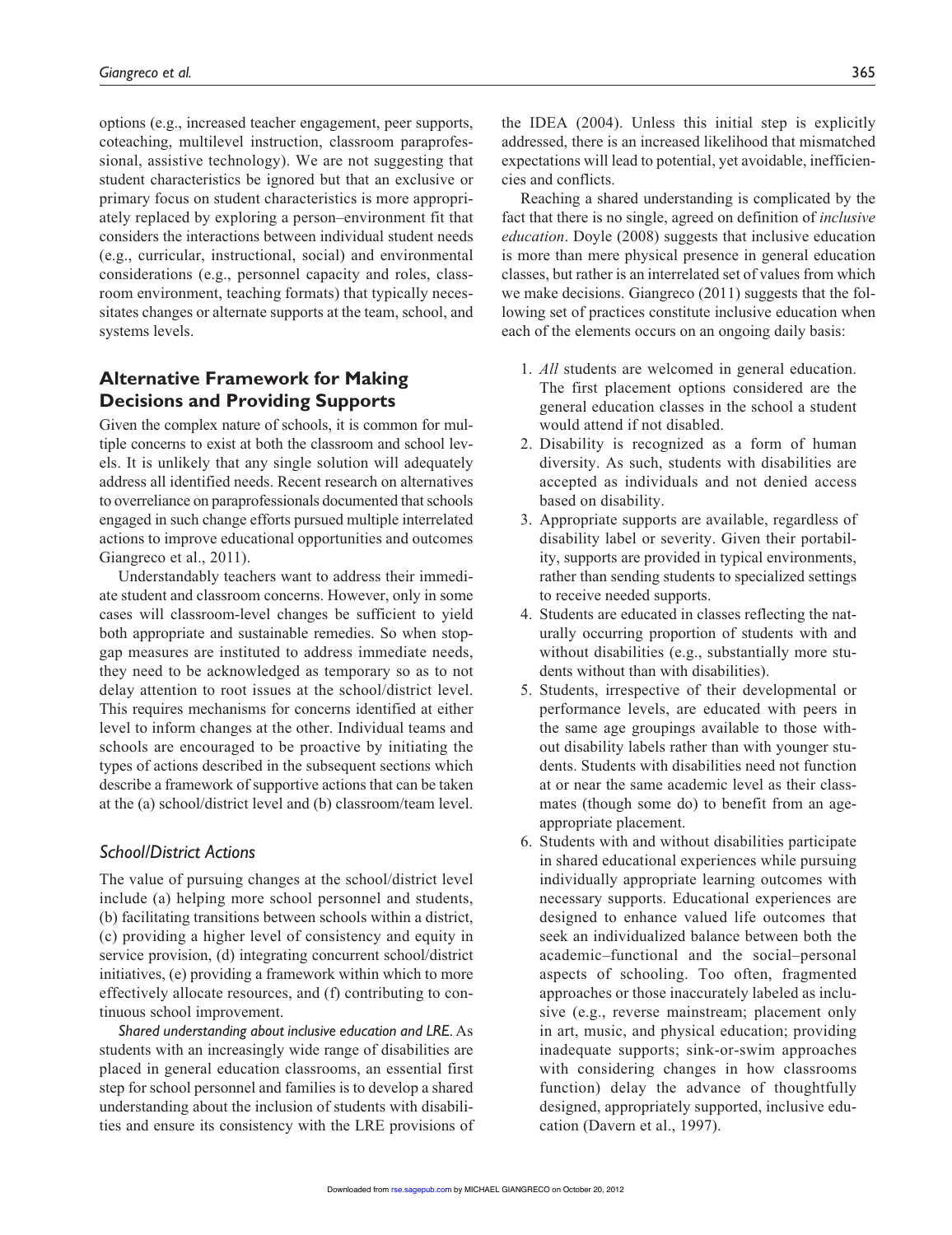Schools pursuing their own, shared understanding of inclusive education need not necessarily adopt the aforementioned elements verbatim but rather use them as starting point to clarify what inclusive education means in their school. In addition to referring to the language of the IDEA and its corresponding regulations, schools can refer to available training materials to ensure that their interpretations of inclusive education are consistent with the IDEA LRE provisions (Rebhorn & Smith, 2008; WestEd, n.d.; Wright's Law, n.d.).

*Guiding principles about educational support services*. Establishing a set of guiding principles helps clarify and communicate a school's underlying philosophy to providing educational supports services consistent with IDEA (2004), No Child Left Behind Act (2001), and promising practices related to the provision of educational support services (Giangreco, 1996; Jorgensen, McSheehan, & Sonnenmeier, 2009). The following nonexhaustive list offers some examples.

- All students with disabilities deserve access to, and their primary instruction from, highly qualified teachers and special educators.
- Support services should be both educationally necessary and relevant.
- Support services should address identified education needs while being only-as-specialized-as-necessary (e.g., the least restrictive support option).
- Teams should explore natural supports (e.g., general education supports, peer supports) before considering more restrictive supports, especially considering the assignment of a one-to-one paraprofessional.
- Students with disabilities should have a voice in determining their own supports.
- In situations where paraprofessionals are utilized, they must be adequately trained, have appropriate roles (e.g., implementing teacher-planned supplemental instruction, not be expected to make pedagogical decisions), and be adequately supervised.
- Schools avoid unhelpful double standards whereby students with disabilities receive supports in ways that would be unacceptable for students without disabilities (e.g., receiving primary instruction from a paraprofessional instead of highly qualified educator).
- If a one-to-one paraprofessional is assigned as a temporary measure, plans are established to evaluate its impact and fade the supports as much and as soon as possible to encourage student independence and appropriate interdependence.

What are the principles that will guide your work pertaining to educational and support services? Explicitly discussing such principles, documenting them, and regularly revisiting them can provide a practical mechanism by which decisions about educational support services can be judged for their appropriateness and quality.

*Clarifying roles of all team members*. Clarifying the appropriate roles of paraprofessionals is a persistent problem identified in the literature (Giangreco et al., 2010; Riggs & Mueller, 2001). Because the overarching role of paraprofessionals is to assist teachers and special educators, too often an emphasis on clarifying the roles of paraprofessionals ignores the logic and importance of first determining the roles of other school professionals (e.g., teachers, special educators, related services providers, administrators) and the family (e.g., student, parents) before determining appropriate roles of paraprofessionals.

A tool has been developed to assist schools in clarifying team member roles (Giangreco et al., 2011; online appendix found at http://rse.sagepub.com/supplemental). Following a brief premise, instructions for use, a set of conceptual underpinnings, and five roles shared by all team members, it includes a small set of key roles for teachers, special educators, related services providers, administrators, paraprofessionals, and families based on contemporary literature regarding supports in inclusion-oriented schools. For example, the proposed roles for general education teachers focus on them contributing to the education of students with disabilities and demonstrating educational ownership by (a) cocreating opportunities that facilitate the valued membership; (b) serving as a primary adult role model to demonstrate acceptance and inclusion of individuals with diverse characteristics; (c) knowing the student's learning characteristics, performance levels, and individualized learning outcomes; (d) engaging students with disabilities in classroom instruction and activities, (e) retaining a prominent role in curricular and instructional planning, adaptation, and decision making with special educators; (f) applying differentiation, universal design, multilevel instruction, and curriculum overlapping; (g) facilitating interactions between peers with and without disabilities; and (h) codirecting the work of paraprofessionals. The tool serves as a starting point for schools to discuss and formulate their own roles.

*Collecting and understanding service delivery data*. Ensuring appropriate supports for students with disabilities requires having a baseline understanding of key service delivery variables associated with a school's capacity to support its students. Some of these variables include (a) percentage of students eligible for special education, (b) percentage of students with disabilities eligible to attend the school who are also taught in the school's general education classrooms as their primary placement (80% of the time or more), (c) the ratio of a school's special educator availability in FTE to total school enrollment, (d) special educator time use and caseload parameters (e.g., number of students on various special needs plans, grade range supported, number of paraprofessionals supervised, extent of pull-out instruction),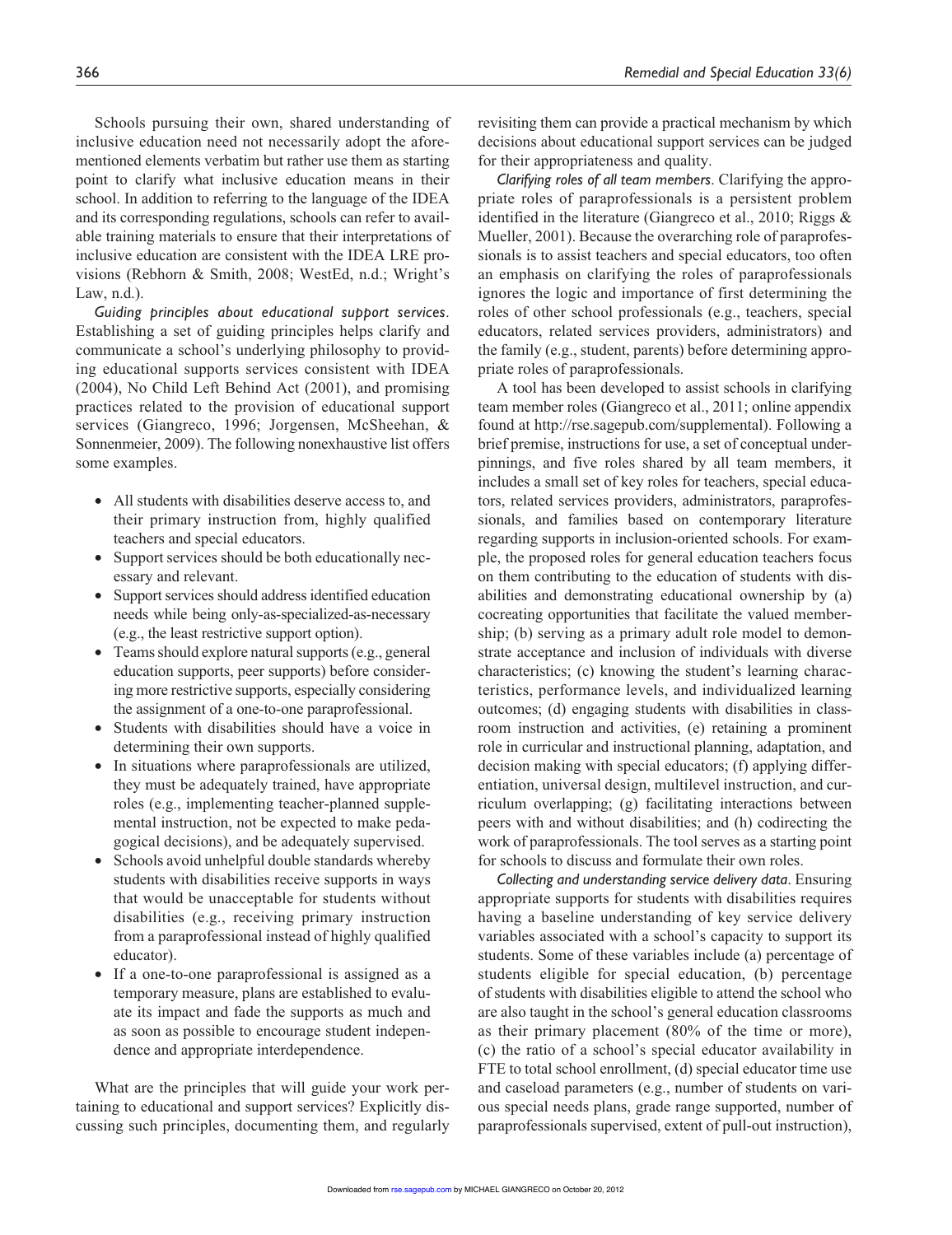(e) ratio of special education paraprofessional FTE to students receiving special education, (f) percentage of special education paraprofessionals assigned in a one-to-one format, and (g) ratio of special educators to special education paraprofessionals in FTE (Suter & Giangreco, 2009).

Certain general education data can also be informative in developing appropriate supports for students with disabilities such as: (a) availability of schoolwide supports (e.g., literacy specialist, learning lab, general education paraprofessionals), (b) average general education class size and range, (c) percentage of economically disadvantaged students, (d) percentage of English-language learners, (e) proportion of students with and without special needs placed in general education classes, (f) number of special educators with whom any single teacher works, and (g) ongoing opportunities for teachers to meet with special educators and paraprofessionals.

Research in middle and high schools suggests understanding total student load (TSL, i.e., the total number of students with whom a teacher interacts) is a service delivery variable of importance related to teacher–student interactions and achievement (Ouchi, 2009). TSL levels about 80 allow teachers opportunities to know their students, respond to student work, and have sufficient time out of the classroom to make themselves available to students for individual assistance. This allows students to know their teachers understand and care about them—a key foundation of the learning process and ultimately to student achievement. Exploring general and special education service delivery variables allows schools to establish a baseline and provides a wealth of information in considering how they might contribute to school system health.

It is essential for schools to establish mechanisms to track these key variables over time in an attempt to understand their relationship to students' opportunities and outcomes. Recent research suggests that when schools target service delivery variables (e.g., special educator caseloads, percentage of paraprofessionals assigned to students oneto-one) and take corresponding actions to address them they experienced progress. Whereas when schools did not target and act on such service delivery variables they tended to neither progress nor remain stable on those variables, instead they head in the opposite direction (Giangreco et al., 2011), thus highlighting the importance of goal setting and self-monitoring.

*Self-assessment of general and special education practices*. The tool Guidelines for Selecting Alternatives to Overreliance on Paraprofessionals (Giangreco & Broer, 2003; http:// www.uvm.edu/~cdci/evolve/gsa.html) provides a field-tested planning process designed to assist schools in determining actions to strengthen inclusive educational opportunities for their students with disabilities (Giangreco et al., 2011). First this approach, which relies on representation of major stakeholder groups (e.g., families, people with disabilities, teachers, special educators, administrators, paraprofessionals), starts with a screening process focused on potential problems associated with inappropriate paraprofessionals utilization. Then it shifts to a set of 20 self-assessment indicators reflecting desirable practices in general and special education in six categories: (a) school and classroom environment and practices, (b) teacher practices, (c) special educator practices, (d) teacher and special educator collaboration, (e) family information and participation, and (f) student participation and reciprocal support. The tool is predicated on the notion that the more schools do a quality job of engaging in these 20 self-assessment indicators, the less likely they will be either overreliant on paraprofessionals or utilize them inappropriately.

*Building a service delivery model to account for full range of student diversity*. We encourage schools to build models of service delivery that can absorb expected fluctuations in student enrollment to account for the full range of student diversity presented in their community. In part, this means building a model far enough back from the metaphorical brink of capacity that it can modestly expand and contract without getting dangerously close to the edge when pushed by predictable system stressors. A model of service delivery is designed to support teachers and students, as well as to reduce the perceived need to request more paraprofessionals, by proactively ensuring planned layers of supports that are thoughtfully integrated and regularly evaluated to improve functioning.

While virtually all schools have some layers of support, not all students (especially those with disabilities) access them. For example, many schools employ literacy specialists who work with students struggling in language arts and many high schools have a dedicated space (e.g., Learning Lab) staffed by a teacher and which often include peer tutors and technology access to assist general education students who need extra help. Yet in our experiences students with disabilities may not be accessing these readily available supports, because presumably a special educator has been assigned to meet their needs. The foundational principles of teaching and learning do not change because a student has a disability label; so general education teachers and specialists have much to offer students with disabilities in collaboration with special educators.

Schools are encouraged to conduct an inventory of their existing layers of support, both general education and special education, available at four levels: (a) classroom (e.g. teacher engagement, peer supports, classroom-based paraprofessional), (b) school (e.g., special educators, literacy specialist, learning center, school counselors, school nurse, school psychologist, service learning coordinator), (c) district (e.g., curriculum coordinator, low-incidence disability specialist), and (d) external (e.g., local disability organizations, state-supported services, consultants). This facilitates everyone's awareness of the array of currently available resources that might meet an identified need.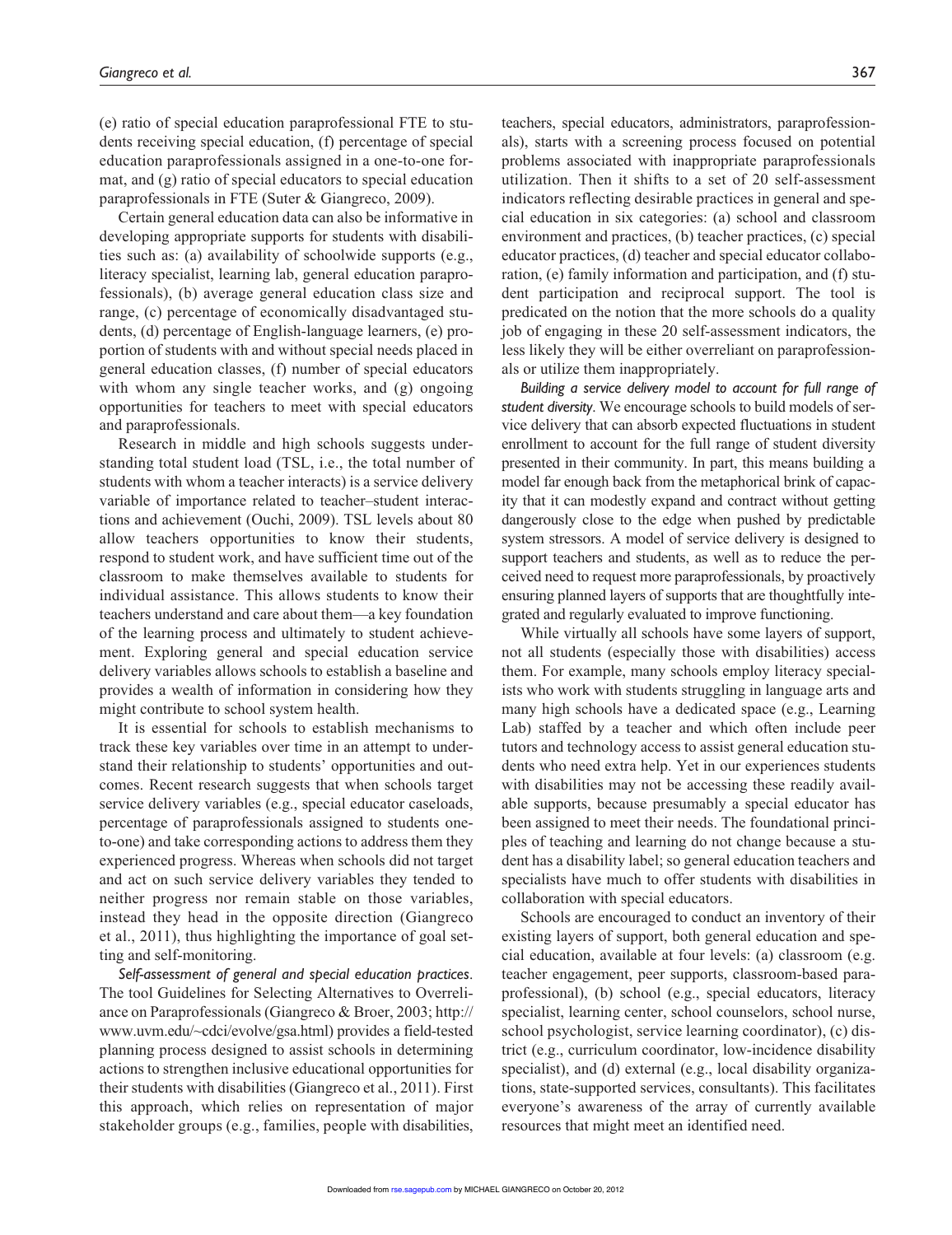Once existing resources are clearly understood at all four levels, schools are positioned to identify redundancies and gaps and explore options for adjusting or filling them. Asking and listening to teachers, parents, and especially students with disabilities will help illuminate potential needs. Here are just a few examples of actions to consider: (a) assigning one or more paraprofessionals as "floaters" to address temporary needs (e.g., paraprofessional absences, transition of a new student), (b) assigning a special educator or school psychologist trained in PBIS (Positive Behavioral Interventions and Supports) as a behavior support specialist to conduct functional behavior assessments and develop positive behavior support plans, (c) strategically hiring general education paraprofessionals where extra hands are needed (e.g., kindergarten), (d) hiring a low-incidence disability specialist (e.g., autism, severe/multiple disabilities) to share within or across schools, (e) in high schools assigning paraprofessionals to departments where they have compatible skills (e.g., math, English) under the direction of the content area teachers, (f) establishing teacher-to-teacher support or mentoring, (g) using technology to share curricular and instructional work (e.g., differentiated lesson or unit plans), and (h) master scheduling changes to facilitate coplanning and coteaching opportunities.

## *Classroom/Team Actions*

Implementing inclusive education at the classroom/team level, while avoiding overreliance on paraprofessionals, requires thoughtful attention to (a) inclusive environments, (b) individualized curriculum, (c) purposeful instruction, and (d) necessary supports. The following subsections offer examples and key considerations that can be used to undertake contextually individualized classroom/team level actions.

*Inclusive Environments*. Consider the following questions to assess whether the physical aspects of the classroom are arranged in a manner that facilitates belonging, participation, and learning for all students.

- Is the student with a disability located where the teacher can readily monitor, prompt, cue, and provide feedback?
- Is the student with a disability appropriately and purposely grouped with classmates who do not have disabilities with natural proportions maintained?
- If a paraprofessional is in the classroom, does his or her proximity to the student facilitate or interfere with teacher and peer interactions?
- Are the settings and materials arranged in a manner that facilitates learning (e.g., only lesson materials on desk) by accounting for chronological-age appropriateness as well as sensory, physical, intellectual, health, and behavioral characteristics?

• Is the student appropriately seated (e.g., correctsized desk and chair, facing teacher) or positioned for learning (e.g., appropriate adaptive seating)?

When considering people in inclusive classrooms some of the suggested school-level actions also are vital to establish at the classroom/team level, particularly having (a) a shared understanding of inclusive education and LRE, (b) guiding principles about support services, and (c) clarification of team members' overlapping and intersecting roles. Consider the following additional questions to assess whether the people in inclusion-oriented classroom are poised to facilitate belonging, participation, and learning for all students.

- Does the classroom teacher have an expectation of ownership for the instruction and learning of students with disabilities? Or does the teacher perceive some students with disabilities as primarily the responsibility of the special educator or paraprofessionals?
- Do the classroom teacher and the special educator, rather than a paraprofessional, function as the primary liaisons with the family?
- Does the teacher interact with the students with disabilities in similar ways (e.g., personally, instructionally) and proportionally as much time as students without disabilities?
- Is the special educator sufficiently available to be present in the general education classroom to collaborate with the teacher (e.g., appropriate caseload size and configuration, schedule)?
- If a paraprofessional is present in the classroom, does the teacher have primary responsibility for how that person is deployed to best serve the needs of the classroom?
- Have team members received role-consistent professional development to appropriately include students with disabilities (e.g., multilevel instruction, facilitating peer interactions)?
- Has the family been consulted regarding the extent to which they would like or not like to have classmates informed about the nature and implications of their classmates' disabilities?

*Individualized curriculum*. A key element of inclusive schooling is identifying curricular content that is important, interesting, and at the appropriate level of difficulty. Quality curriculum selection (a) is based on students' needs, interests, and performance data; (b) built on earlier learning, (c) is challenging yet reasonably attainable; (d) strikes at individualized balance between a focus (e.g., highest priorities) and breadth of curricular content, and (e) does not impose limits on what a student can learn and therefore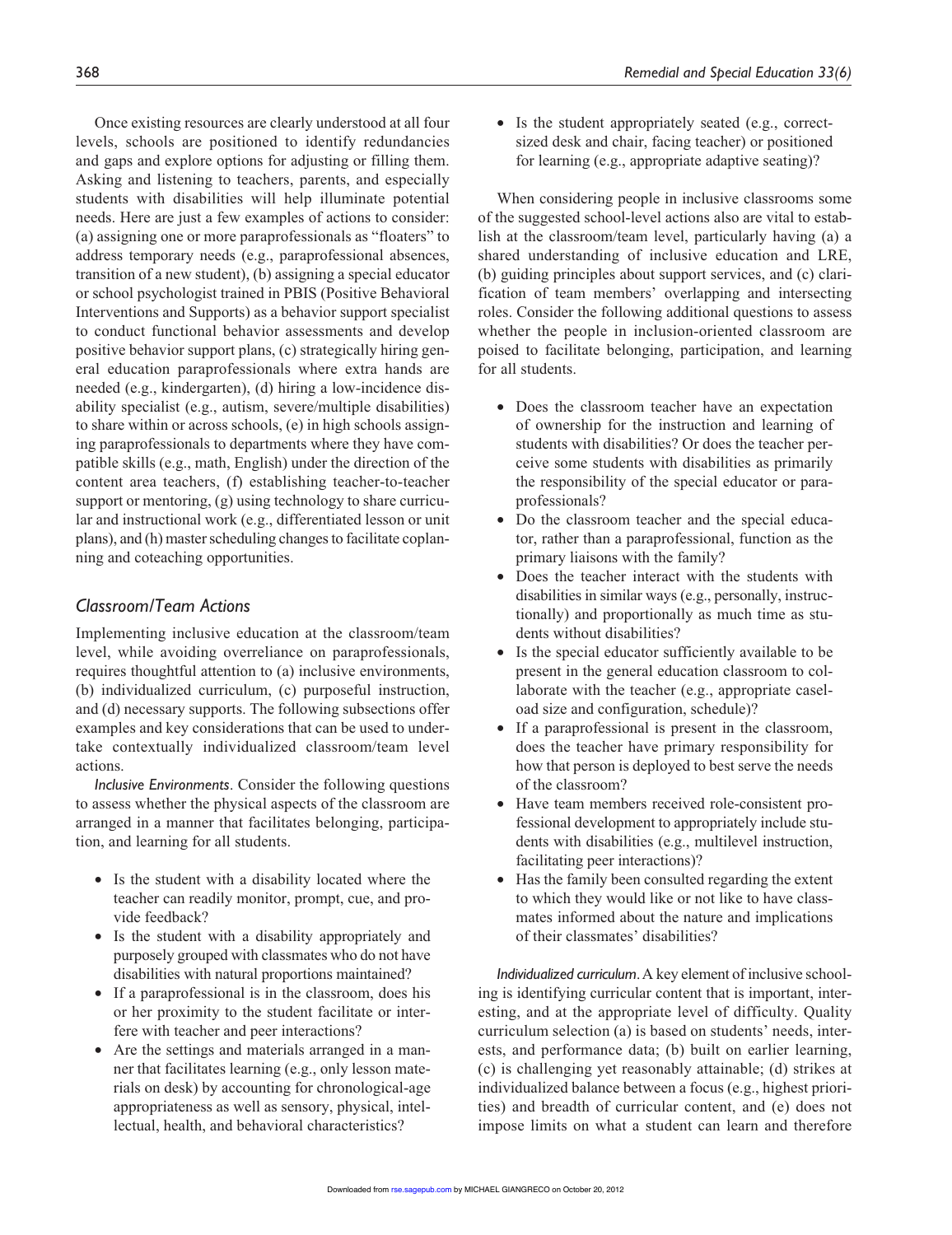provides ample opportunities for students to surprise us with their capabilities. When curriculum does not meet such foundational standards, student learning is compromised and a host of problems can arise such as student disengagement, frustration, and a variety of behavior problems (e.g., withdrawn, off-task, disruptive, aggressive). A paraprofessional may then be assigned to address these overt signs of dysfunction, missing the curriculum's role in the underlying problem and creating a classic support mismatch.

Although many teachers follow the tenets of quality curriculum selection, it can pose a challenge when students function at substantially different levels than most of their classmates, necessitating modified curricular content and new ways to account for participation in shared classroom activities. Most of these students can be appropriately included in shared activities via multilevel curriculum (e.g., different level and amount of content within the same curriculum area). A small number may require curriculum overlapping, where two or more curriculum areas are pursued within a shared activity. For example, a student with a severe disability is pursuing communication and socialization learning outcomes (e.g., making requests, describing, taking turns, responding to yes/no questions) within a science lab activity (Giangreco, 2011).

For students with disabilities, the high-priority focus of their curriculum is presumably documented in the annual goals and benchmarks or short-term objectives listed in their IEP (Individual Education Program). We say presumably because IEP quality varies substantially, with some more accurately representing priorities than others. Ensuring a breadth of curricular content is supported by the IDEA requirement that students with disabilities, including those with severe disabilities, have access to the general education curriculum (Dymond, Renzaglia, Gilson, & Slagor, 2007). This aspect of individualized curriculum content tends to not be as explicitly documented as IEP goals. Students need a purposely determined balance between an IEP focus on their highest priority learning outcomes and a breadth of their curriculum.

Consider the following questions related to selecting appropriate curricular content and potentially what changes a student's planning team might pursue.

- Do team members have sufficient knowledge about their students with disabilities as individuals and learners (e.g., strengths, interests, preferred learning styles, characteristics)?
- Do team members have sufficient knowledge about their students with disabilities within curriculum content areas (e.g., baseline in reading, writing, math)?
- In revisiting a student's IEP annual goals and objectives, do they accurately reflect the highest priority learning outcomes that can be reasonably

attained in a year? Do these goals appropriately reflect parent and student input, including content that may be beyond what is typically included in the current grade-level curriculum (e.g., functional life skills)?

- Within class units and lessons, has the team determined (a) which IEP goals should be pursued, (b) the subset of general education curriculum content the student should be accountable to learn, and (c) the breadth of curriculum to which they will be exposed?
- Do special educators have sufficient content knowledge about the general education curriculum areas they are supporting?
- In selecting appropriate curriculum, do team members have a shared understanding of the content, amount, and level (e.g., multilevel curriculum, curriculum overlapping)?

*Purposeful instruction*. Adherence to one-size-fits-all approaches or heavy reliance on teacher-directed, largegroup instruction (e.g., lecture), tend to be incompatible with teaching mixed-ability groups. Conversely, classroom instructional practices that are activity-based, differentiated, cooperative, and build on classroom community are more compatible with teaching mixed-ability groups (Feldman & Denti, 2004; Udvari-Solner & Kluth, 2007). For such changes to be optimally effective requires classroom teacher engagement with their students who have disabilities (Giangreco, 2011) and collaboration with special educators that often requires a shift away from pullout models toward more classroom based supports (Rea, McLaughlin, & Walther-Thomas, 2002).

Consider the following questions related to purposeful instruction and potentially what changes a student's planning team might pursue.

- What instructional formats currently are being used and to what extent do they lend themselves to addressing the needs of students with different learning outcomes?
- Does the classroom rely heavily on large group instruction?
- During large group instruction are methods used to maximize student participation?
- How much instructional time is participatory and activity based?
- Are students encouraged to help each other learn?
- To what extent is the classroom teacher instructionally engaged with students who have disabilities?
- Are special educators sufficiently available for instructional preplanning, preteaching, and inclass instructional support?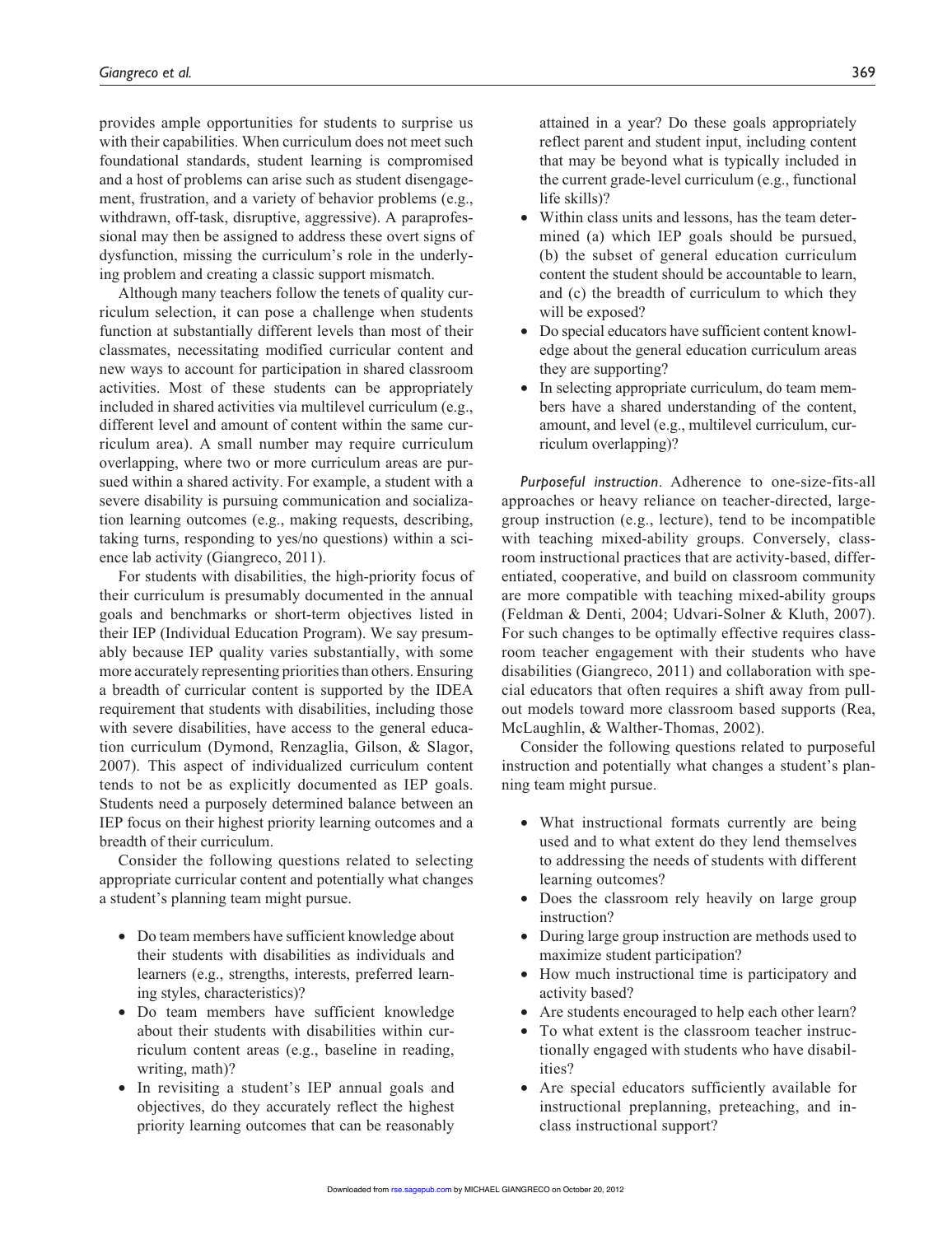- Does the teacher provide small group instruction for students with disabilities in mixed-ability groups or any individual instruction of the sort they would to other students?
- How much instruction for students with disabilities is provided by paraprofessionals?

*Necessary supports*. Students with disabilities are entitled to receive supports needed to be appropriately included in general education classes. Supports characterized as "only as special as necessary" (Giangreco, 1996, p. 37) are congruent with inclusive classrooms because they seek to ensure supports are educationally relevant and necessary while avoiding the inherent problems associated with wellintended "more is better" (p. 36) approaches (e.g., disruption in instructional opportunities, decreasing interactions with peers, stigmatization).

Providing appropriate supports requires identifying the function of the support (e.g., developing adaptations, selecting assistive technology, transferring information or skills, co-planning) and matching it to a need. A classic sequence misstep when identifying potential supports is to ask *who could be* involved (e.g., people associated with various disciplines) before asking *whether* they need to be and identifying *what* functions need to be served. Research suggests that the absence of a conceptually sound support service decision-making process creates a void that often gets filled by services that may not be educationally relevant and necessary or unduly restrictive (Giangreco, Edelman, Luiselli, & MacFarland, 1996, 1998).

The *Vermont Interdependent Services Team Approach* (Giangreco, 1996) is an example of a field-tested support service decision-making approach that considers *whether* and *what* questions before *who* (see Giangreco, Edelman, Nelson, Young, & Kiefer-O'Donnell, 1999, p. 466). It starts by having the team agree to and document the components of a student's educational program (i.e., priority learning outcomes, additional learning outcomes, general supports). Next the team explores each educational program component by considering *whether* the existing classroom staff can adequately address it. The classroom staff (e.g., teacher, special educator) is asked first, before asking extended team members in an effort to reach consensus. This purposeful sequence of asking classroom staff first reduces deferential reactions to possible recommendations by specialists. Just because a specialist could be involved does not mean they need to or should be. As more universally designed and generically available classroom supports increase, students with disabilities should require fewer specialized supports.

If the team members agree they need more support than is presently available they next identify and agree to the function of the support by responding to the question, "What kind of additional support is needed? (Giangreco et al., 1999, p. 466). Only then does the team consider who

might appropriately meet the identified need, with the least restrictive, most natural, and generically available supports considered first, rather than automatically considering specialists or paraprofessionals. The team is asked to revisit the educational relevance and necessity of the proposed supports before reaching final consensus. Although teams should always monitor the impact of support services, this is especially vital in situations when potentially restrictive supports (e.g., a one-to-one paraprofessional) have been enacted to stabilize a situation. In these cases, developing a plan to fade the restrictive support as much as possible should be established while simultaneously more appropriate options are pursued.

### **Conclusion and Future Research**

The school/district and classroom/team level actions described in this article provide a framework for schools and teams to develop locally suitable strategies and processes for addressing the support needs of their increasingly diverse student enrollment. The framework elements are designed to help schools avoid the temptation of simply installing a conceptually flawed justification approach to making decisions about the need for paraprofessionals or developing service delivery models that are heavily and inadvisably built on the use of paraprofessionals as a primary element.

That said, we do not want readers to mistakenly conclude that paraprofessional supports should always be avoided. It is worth reiterating that ethically and conceptually sound paraprofessional services can continue to play a valued support role in schools for students with and without disabilities, so long as school leaders ensure that paraprofessionals (a) engage in appropriate roles (e.g., provide supplemental teacher-planned instruction, facilitate peer interactions, engage noninstructional roles resulting in more opportunities for students with disabilities to receive instruction from highly qualified teachers and special educators); (b) are sufficiently and continually trained for the appropriate roles they are asked to undertake; (c) explicitly are not asked to undertake inappropriate roles (e.g., provide the bulk of instruction or primary instruction, serve as the school's liaison with the family, make pedagogical decisions, plan lessons, adapt curriculum), and (d) are adequately supervised on an ongoing basis to ensure fidelity of instruction and other supports. In part, this requires that the ratio of professionals to paraprofessionals must be small enough and mechanisms established to allow for the adequate training and supervision of paraprofessionals by licensed educators. Utilizing paraprofessionals without adequate training and supervision is not only educationally problematic, it may constitute a violation of the free appropriate public education (FAPE) provisions of the IDEA (Etscheidt, 2005).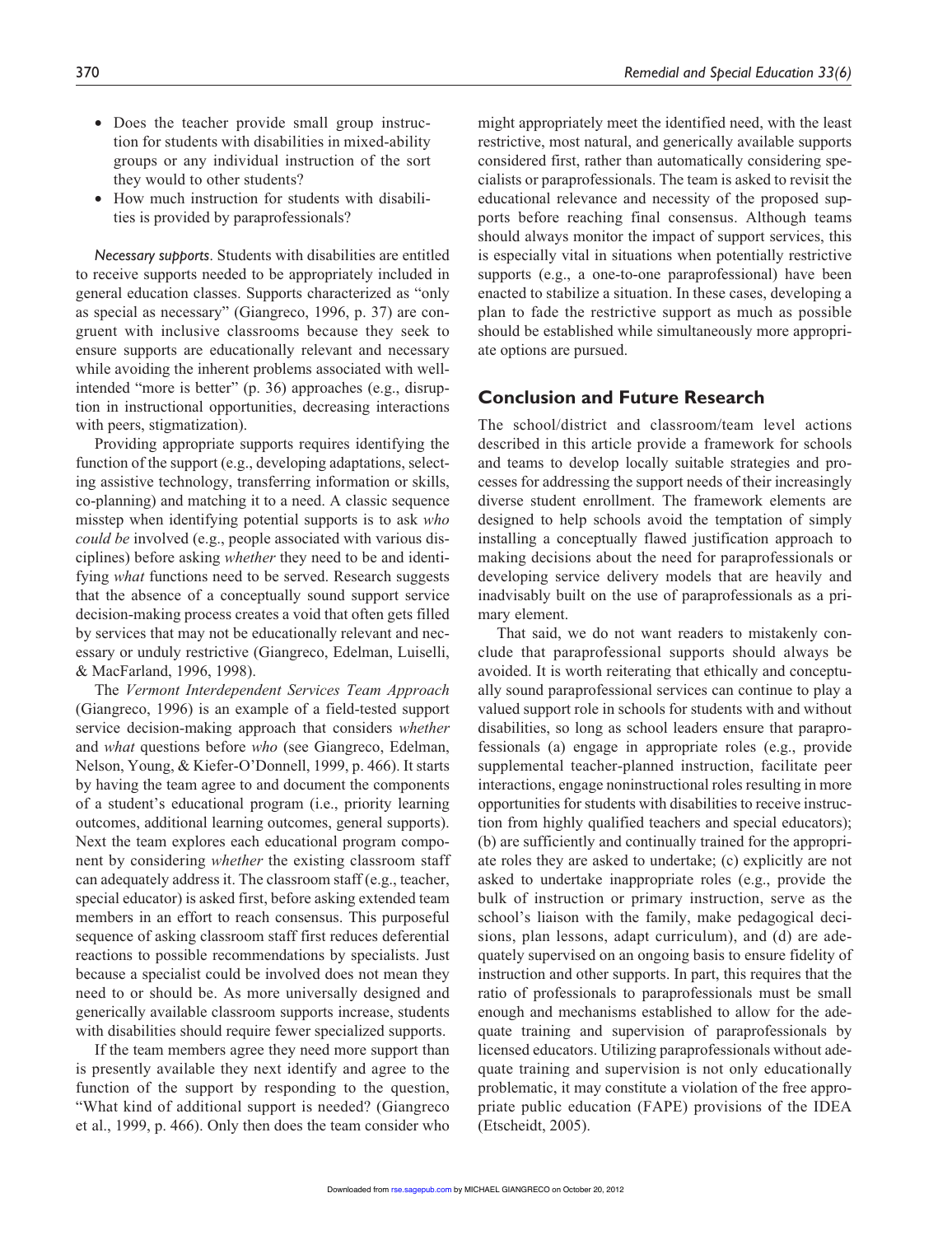For the past couple of decades the research literature has been replete with documentation that, as a field, we have not sufficiently addressed longstanding paraprofessional issues such as the clarification of appropriate roles, training, and supervision. During this time many publications have simply identified the persistence of these problems and most of those that have dug deeper tended to document the seemingly obvious. For example, several studies have reported that when professionals take the time to train and supervise paraprofessionals, those paraprofessionals are capable of gaining new knowledge, acquiring better skills, and implementing what they have learned (see Giangreco et al., 2010, for a review). Although this is offered as positive, it also presents a potentially insidious danger—namely that we will be lulled into the overly simplistic notion that the answer to service delivery inadequacies in special education is merely better training and supervision paraprofessionals which undoubtedly is necessary but not sufficient.

To avoid this pitfall, future research regarding special education service delivery needs to clearly situate itself within conceptual or theoretical paradigms that are consistent with critical provisions of federal education laws and quality educational practices (e.g., least restrictive environment, access to the general education curriculum, access to instruction from highly qualified teachers, self-determination). For example, just because a paraprofessional *can be* trained to deliver some aspects of instruction does not mean he or she necessarily *should be*, especially if it represents an inequitable double standard that would be viewed as unacceptable for students without disabilities (e.g., receiving their primary instruction from paraprofessionals rather than teachers).

Given its status as a pervasive component of educating students with disabilities, inclusive service delivery (e.g., strategic deployment of special educators and paraprofessionals in inclusive schools) remains one of the most understudied and least understood aspects of special education. This is unfortunate and somewhat surprising because the effectiveness of service delivery models and practices can either support or interfere with the implementation of evidence-based curricular, instructional, and social/behavioral approaches. Evidence-based curriculum and instruction needs to coexist with corresponding and congruent service delivery practices, so it is recommended that service delivery components be embedded in future in vivo research on curricular and instructional approaches to facilitate implementation. In addition, as we consider the potential efficacy and impact of different service delivery configurations that might be viable at different grade levels (e.g., elementary, middle, high school), it is important to recognize that individual service delivery elements and multielement models are two or more steps removed from direct student outcomes (e.g., academic achievement, social/behavioral outcomes). Therefore, although exploring causal relationships through experimental studies is always welcome, it is likely that service delivery studies will yield data allowing for contributory, rather than causal claims. As such, research on service delivery issues seems particularly suited to a wide range of research, both qualitative and quantitative, such as correlational studies, including the exploration of nested relationships at various levels (e.g., schools, classrooms) using multilevel modeling. Qualitative studies and school-initiated action research based on direct observations in schools and interviews with relevant stakeholders (e.g., teachers, special educators, students, parents, administrators, paraprofessionals) could (a) provide real-world examples where few currently exist, (b) describe the impact of changes in service delivery, (c) illustrate the contributory chains of reasoning between service delivery elements and positive student outcomes, and (d) describe real-world change processes used to put those elements in place and align them with other school issues (e.g., scheduling, funding, staff development).

Although there are many pieces of the service delivery puzzle for schools to consider and tackle, having an overarching framework can help guide the process. Through persistence and collaborative efforts, the expertise within your own system can yield contextually relevant approaches to improved educational opportunities and outcomes. Positives changes should be easier to reach when we start and then continue asking the right questions.

### **Acknowledgement**

The authors acknowledge our colleagues at the North Country Supervisory Union in Newport, Vermont for their contributions: Leanne Desjardins, Judith Masson, Jennifer Patenaude, Richard Smith, Lisa Spooner, and Kathryn Whitaker.

#### **Declaration of Conflicting Interests**

The author(s) declared no potential conflicts of interest with respect to the research, authorship, and/or publication of this article.

### **Funding**

The author(s) received no financial support for the research, authorship, and/or publication of this article.

#### **References**

- Causton-Theoharis, J., Giangreco, M. F., Doyle, M. B., & Vadasy, P. F. (2007). Paraprofessionals: The "sous chefs" of literacy instruction. *Teaching Exceptional Children, 40*(1), 57–62.
- Davern, L., Sapon-Shevin, M., D'Aquanni, M., Fisher, M., Larson, M., Black, J., & Minondo, S. (1997). Drawing distinctions between coherent and fragmented efforts at building inclusive schools. *Equity and Excellence in Education, 30*(3), 31–39. doi:10.1080/1066568970300306
- Doyle, M. B. (2008). *The paraprofessional guide to the inclusive classroom: Working as a team* (3rd ed.). Baltimore, MD: Paul H. Brookes.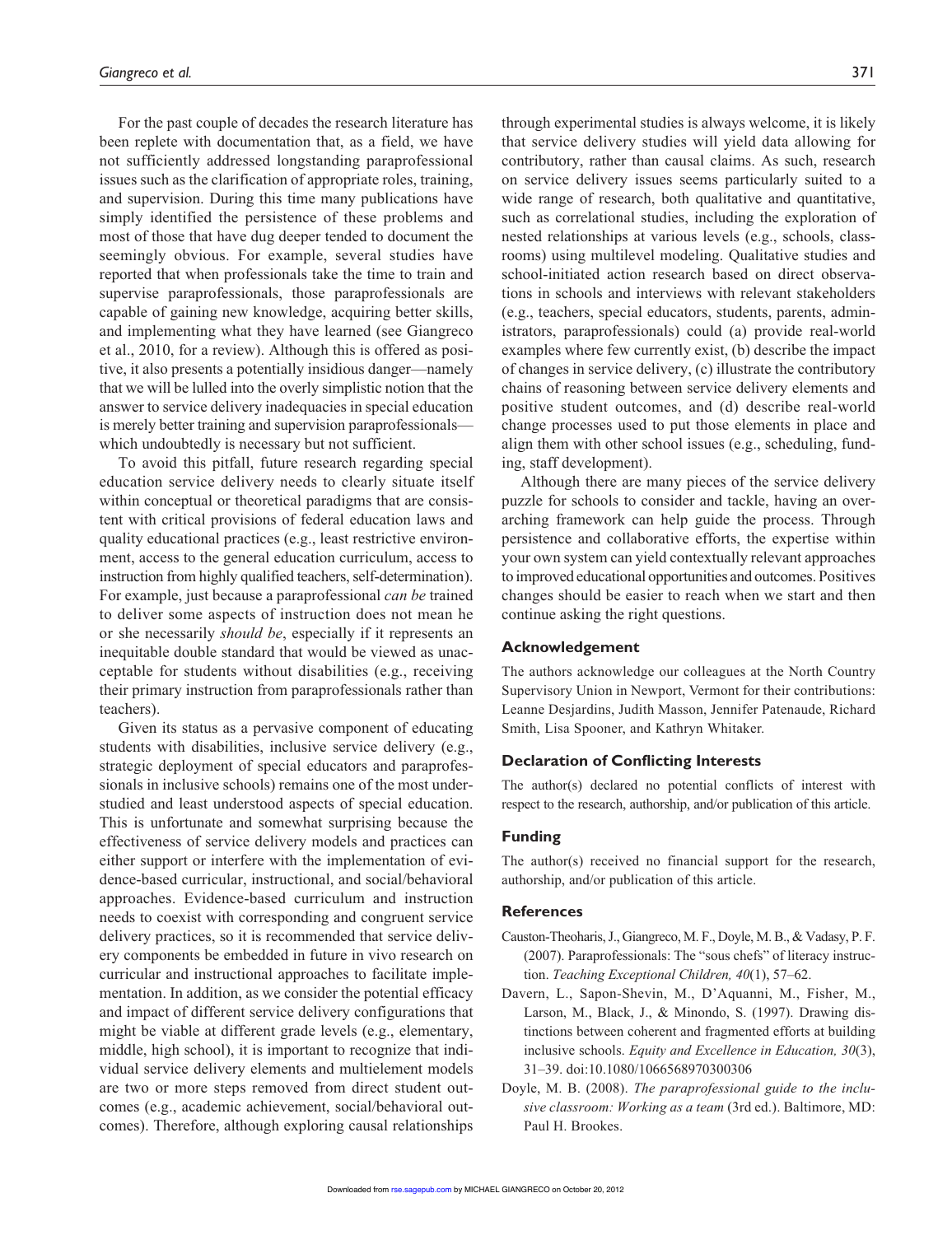- Dymond, S. K., Renzaglia, A., Gilson, C. L., & Slagor, M. T. (2007). Defining access to the general curriculum for high school students with significant cognitive disabilities. *Research and Practice for Persons With Severe Disabilities, 32*, 1–15.
- Etscheidt, S. (2005). Paraprofessional services for students with disabilities: A legal analysis of issues. *Research and Practice for Persons With Severe Disabilities, 30*, 60–80.
- Feldman, K., & Denti, L. (2004). High access instruction: Practical strategies increase active learning in diverse classrooms. *Focus on Exceptional Children, 36*(7), 1–12.
- French, N. K. (2001). Supervising paraprofessionals: A survey of teacher practices. *Journal of Special Education, 35*, 41–53. doi:10.1177/002246690103500105
- Ghere, G., & York-Barr, J. (2007). Paraprofessional turnover and retention in inclusive programs: Hidden costs and promising practices. *Remedial and Special Education, 28*, 21–32. doi:10 .1177/07419325070280010301
- Giangreco, M. F. (1996). *Vermont interdependent services team approach: A guide to coordinating educational support services.* Baltimore, MD: Paul H. Brookes. (Supplement of updated forms and directions available at http://www.uvm. edu/~cdci/rsrp/rsrpvista.html)
- Giangreco, M. F. (2010). One-to-one paraprofessionals for students with disabilities in inclusive classrooms: Is conventional wisdom wrong? *Intellectual & Developmental Disabilities, 48*, 1–13. doi:10.1352/1934-9556-48.1.1
- Giangreco, M. F. (2011). Educating students with severe disabilities: Foundational concepts and practices. In M. E. Snell & F. Brown (Eds.), *Instruction of students with severe disabilities* (7th ed., pp. 1–30). Upper Saddle River, NJ: Pearson Education/Prentice Hall.
- Giangreco, M. F., & Broer, S. M. (2003). *Guidelines for selecting alternatives to overreliance on paraprofessionals.* Burlington: University of Vermont, Center on Disability and Community Inclusion. Retrieved from http://www.uvm.edu/~cdci/evolve/gsa.html
- Giangreco, M. F., & Broer, S. M. (2005). Questionable utilization of paraprofessionals in inclusive schools: Are we addressing symptoms or causes? *Focus on Autism and Other Developmental Disabilities, 20*, 10–26. doi:10.1177/10883576050200010201
- Giangreco, M. F., Broer, S. M., & Edelman, S. W. (1999). The tip of the iceberg: Determining whether paraprofessional support is needed for students with disabilities in general education settings. *Journal of the Association for Persons With Severe Handicaps, 24*, 281–291.
- Giangreco, M. F., Broer, S. M., & Suter, J. C. (2011). Guidelines for selecting alternatives to overreliance on paraprofessionals: Field-testing in inclusion-oriented schools. *Remedial and Special Education, 32*, 22–38. doi:10.1177/0741932509355951
- Giangreco, M. F., Edelman, S., Luiselli, T. E., & MacFarland, S. Z. (1996). Support service decision-making for students with multiple service needs: Evaluation data. *Journal of the Association for Persons With Severe Handicaps*, *21*, 135–144.
- Giangreco, M. F., Edelman, S. W., Luiselli, T. E., & MacFarland, S. Z. (1998). Reaching consensus about educationally

necessary support services: A qualitative evaluation of VISTA. *Special Services in the Schools, 13*, 1–32. doi:10.1300/ J008v13n01\_01

- Giangreco, M. F., Edelman, S., Nelson, C., Young, M. R., & Kiefer-O'Donnell, R. (1999). Improving support service decision-making: Consumer feedback regarding updates to VISTA. *International Journal of Disability, Development and Education, 46*, 463–473. doi:10.1080/103491299100443
- Giangreco, M. F., Halvorsen, A. T., Doyle, M. B., & Broer, S. M. (2004). Alternatives to overreliance on paraprofessionals in inclusive schools. *Journal of Special Education Leadership, 17*, 82–90.
- Giangreco, M. F., Suter, J. C., & Doyle, M. B. (2010). Paraprofessionals in inclusive schools: A review of recent research. *Journal of Educational and Psychological Consultation, 20*, 41–57. doi:10.1080/10474410903535356
- Giangreco, M. F., Suter, J. C., & Graf, V. (2011). Roles of team members supporting students with disabilities in inclusive classrooms. In M. F. Giangreco, C. J. Cloninger, & V. S. Iverson (Eds.), *Choosing outcomes and accommodations for children: A guide to educational planning for students with disabilities* (3rd ed., pp. 197–204). Baltimore, MD: Paul H. Brookes.
- Individuals with Disabilities Education Improvement Act of 2004, 20 U.S.C. §§ 1400 *et seq.*
- Jorgensen, C. M., McSheehan, M., & Sonnenmeier, R. (2009). *The beyond access model: Promoting membership, participation, and learning for students with disabilities in the general education classroom*. Baltimore, MD: Paul H. Brookes.
- Malmgren, K. W., & Causton-Theoharis, J. N. (2006). Boy in the bubble: Effects of paraprofessional proximity and other pedagogical decisions on the interactions of a student with behavior disorders. *Journal of Research in Childhood Education, 20*, 301–312. doi:10.1080/02568540609594569
- Mueller, P. H., & Murphy, F. V. (2001). Determining when a student requires paraeducator support. *Teaching Exceptional Children, 33*(6), 22–27.
- No Child Left Behind Act of 2001, 20 U.S.C. 70 §§ 6301 *et seq.*
- Ouchi, W. G. (2009). *The secret of TSL (total student load): The revolutionary discovery that raises school performance*. New York, NY: Simon & Schuster.
- Rea, P. J., McLaughlin, V. L., & Walther-Thomas, C. (2002). Outcomes for students with learning disabilities in inclusive and pullout programs. *Exceptional Children, 68*, 203–223.
- Riggs, C. G., & Mueller, P. H. (2001). Employment and utilization of paraeducators in inclusive settings. *Journal of Special Education, 35*, 54–62. doi:10.1177/002246690103500106
- Rebhorn, T., & Smith, A. (2008, April). LRE decision making (Module 15). In *Building the legacy: IDEA 2004 training curriculum*. Washington, DC: National Dissemination Center for Children with Disabilities. Retrieved from http://www.nichcy. org/Laws/IDEA/Pages/BuildingTheLegacy .aspx
- Rubie-Davies, C. M., Blatchford, P., Webster, R., Koutsoubou, M., & Bassett, P. (2010). Enhancing learning? A comparison of teacher and teaching assistant interactions with pupils. *School*